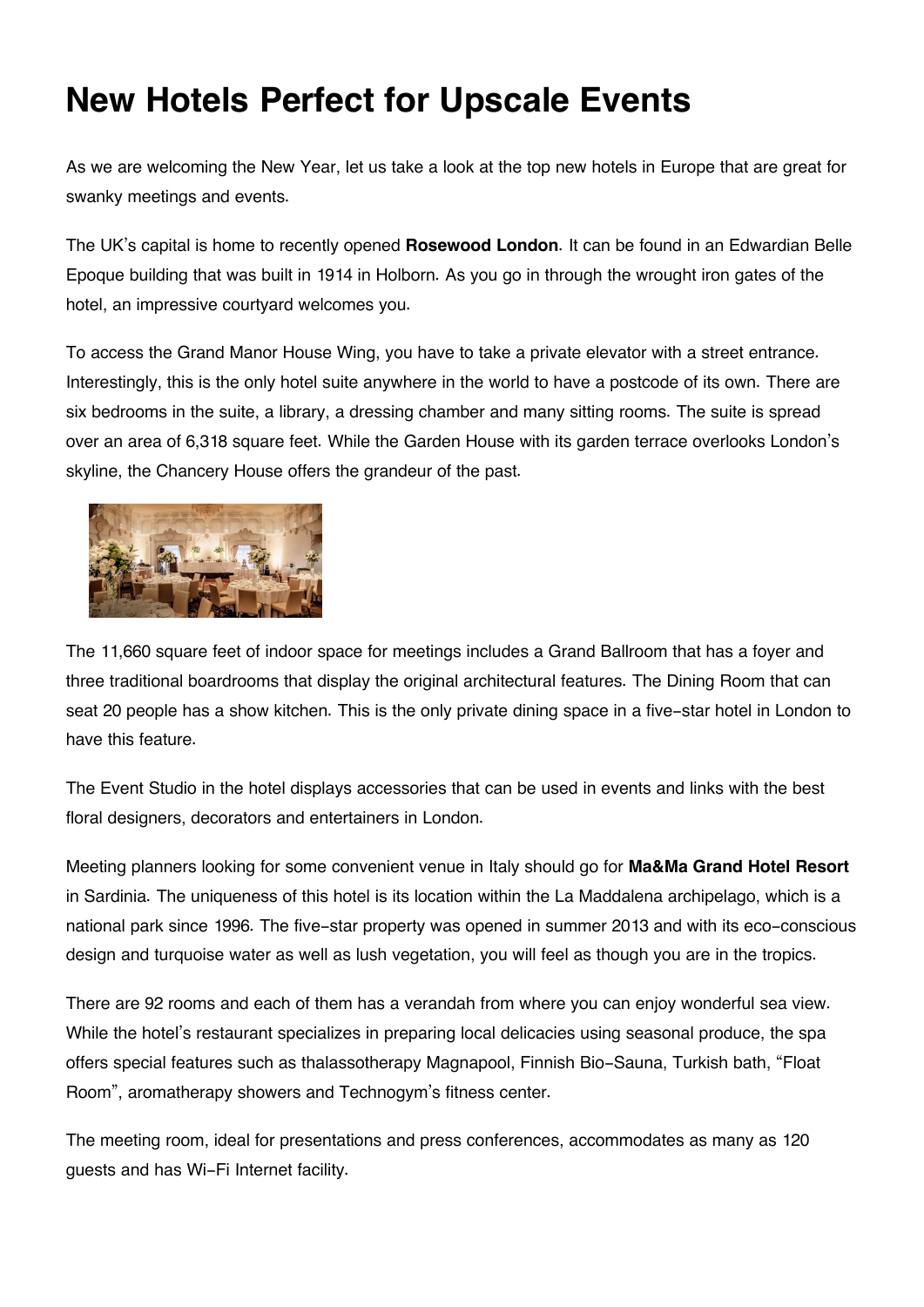

Heading to the center of MICE industry, Berlin is home to **Waldorf Astoria Berlin** that was opened in January 2013 after a long delay. The top tourist attractions of the city – including Kaiser-Wilhelm-Gedächtniskirche, a historic church built in memory of Kaiser Wilhelm I who became united Germany's first emperor – can be easily accessed from the hotel. Kurfürstendamm, the premium shopping boulevard in the city is just a stone's throw away from the hotel.

There are 232 rooms including suites distributed over 32 floors of the hotel. The presidential suite, the highest in the city, is on the 32nd floor and has a 360 degree view of the Berlin City West. The hotel is part of the new skyscraper, Zoofenster, designed by Christoph Mäckler, a German architect.

There are five restaurants. The most exclusive one is Les Solistes where Michelin-starred Chef Pierre Gagnaire designs the menu. Additionally, this hotel has Germany's only Guerlain Beauty Spa.

The ball room has an area of 3,552 square feet and can be separated into three sections. There are five conference rooms ranging from 710 square feet to 1,291 square feet. On the hotel's sixth floor, there is an event terrace overlooking the city.

Another German-speaking capital is Vienna which saw the opening of **Palais Hansen Kempinski Vienna** in March 2013. The hotel is located in the center of the city near the St. Stephen's Cathedral. The building was originally meant for housing a hotel during the World Exhibition in 1873. The hotel has two restaurants, a spa and a winter garden. The comfortable rooms are decorated with fine furnishings and fabrics.

Theophil, the Ballroom, is big enough for accommodating 260 guests for a presentation or a cocktail party. The Hansen, on the other hand, is ideal if the number of guests is less than 100. For private events to be held during day time, the Henri Lou bar is the best option.



In the Russian city of St. Petersburg you will find yet another remarkable hotel – the **Four Seasons Hotel Lion Palace St. Petersburg**. This historically important hotel is housed in a triangular building conceived by Auguste Montferrand in 1817 for the elite. Among the several dining options offered by the